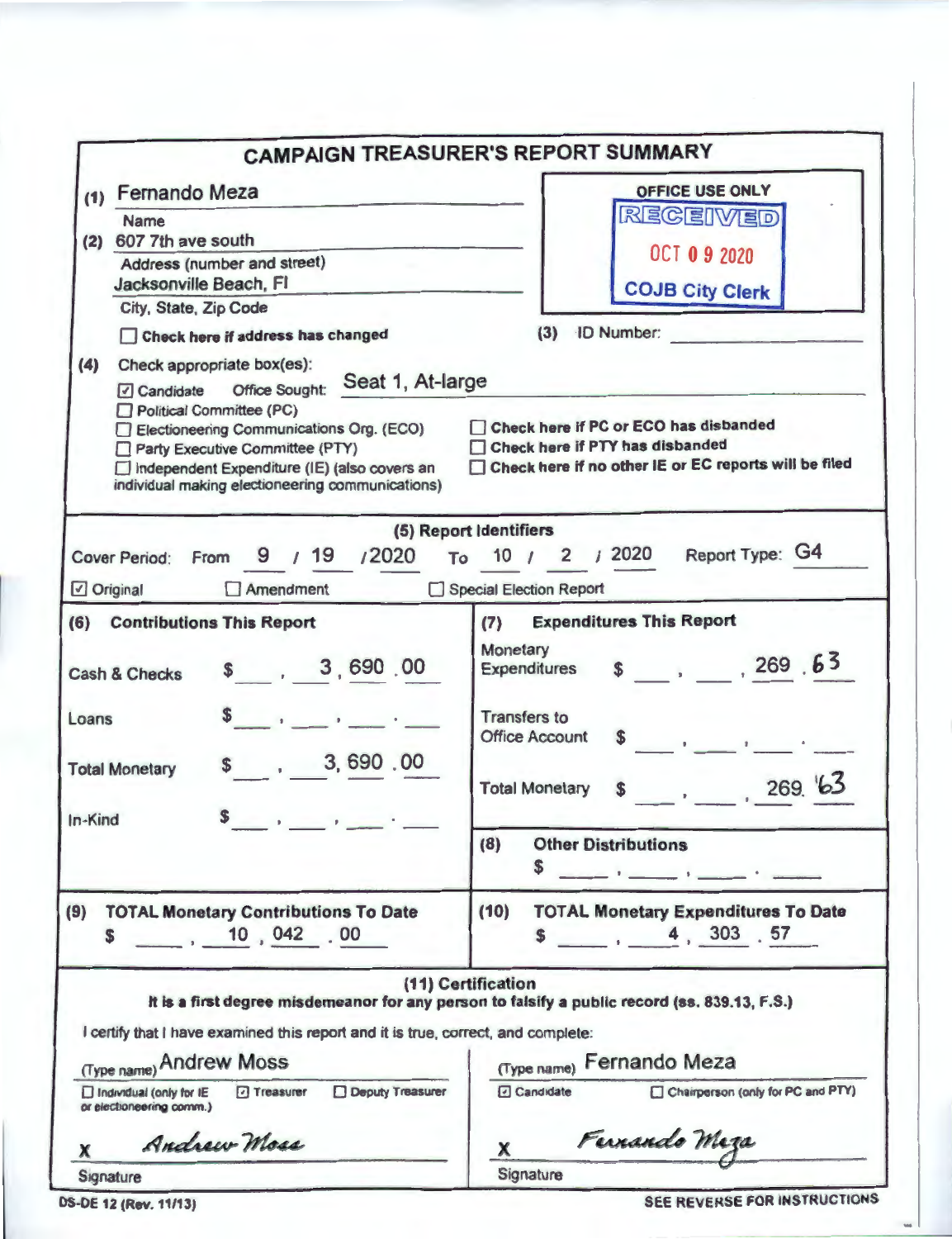## **CAMPAIGN TREASURER'S REPORT - ITEMIZED CONTRIBUTIONS**

| $(1)$ Name                                                 | <b>Fernando Meza</b>                                                                                                                                                 | $(2)$ I.D. Number |                                  |                             |                                       |                   |                |
|------------------------------------------------------------|----------------------------------------------------------------------------------------------------------------------------------------------------------------------|-------------------|----------------------------------|-----------------------------|---------------------------------------|-------------------|----------------|
|                                                            | (3) Cover Period $\frac{9}{4}$ / $\frac{19}{4}$ / $\frac{2020}{4}$ through $\frac{10}{4}$ / $\frac{2}{4}$ / $\frac{2020}{4}$ (4) Page $\frac{1}{4}$ of $\frac{2}{4}$ |                   |                                  |                             |                                       |                   |                |
| (5)<br>Date<br>(6)<br>Sequence<br>Number                   | (7)<br><b>Full Name</b><br>(Last, Suffix, First, Middle)<br><b>Street Address &amp;</b><br>City, State, Zip Code                                                     | <b>Type</b>       | (8)<br>Contributor<br>Occupation | (9)<br>Contribution<br>Туре | (10)<br>In-kind<br><b>Description</b> | (11)<br>Amendment | (12)<br>Amount |
| $23 -$<br>9<br>$\sqrt{2}$<br>$\mathcal{L}$<br>$\mathbf{r}$ | Alejandro Carmona<br>$2020$ 2665 Weatport Dr<br>Green Cove Springs, FL<br>32043                                                                                      | $\mathbf{I}$      |                                  | CHE                         |                                       |                   | <b>S40</b>     |
| 23<br>9<br>$\overline{2}$                                  | Brian Waldrep<br>2020 2701 Mayport Rd apt 126<br>Atlantic Beach, Fl<br>32233                                                                                         | I                 |                                  | CHE                         |                                       |                   | \$100          |
| $9 \t24$<br>2020<br>$\overline{\mathbf{3}}$                | Fraternl Order of<br>Police Jacksonville<br>Consolidated Lodge 5-30<br>5530 Beach Blvd<br>Jacksonville, Fl 32207                                                     | $\circ$           | FOP lodge                        | <b>CHE</b>                  |                                       |                   | \$250          |
| 26<br>2020<br>9<br>$\prime$                                | Slade Richardson<br>1004 10th Ave South<br>Jacksonville Beach,<br><b>FL 32250</b>                                                                                    | I                 | welding owne CHE                 |                             |                                       |                   | \$200          |
| 9<br>28<br>2020<br>5                                       | Scott Gilbert<br>811 18th street north<br>Jax Beach, Fl 32250                                                                                                        | I                 |                                  | <b>CHE</b>                  |                                       |                   | \$100          |
| $\overline{9}$<br>28<br>2020<br>$\prime$<br>6              | Hileman Appraisals, Inc.<br>1713 Penman RD<br>Jacksonville Beach, Fl<br>32250                                                                                        | $\mathbf{B}$      | Appraisal                        | <b>CHE</b>                  |                                       |                   | \$500          |
| 9<br>28<br>2020<br>$\prime$<br>7                           | Jax Beach Hospitality<br>Group Llc<br>200 N 1st<br>Jax Beach, Fl 32250                                                                                               | в                 | Bar                              | CHE                         |                                       |                   | \$500          |

**OS-DE 13 (Rev. 11/13)** SEE REVERSE FOR INSTRUCTIONS AND CODE VALUES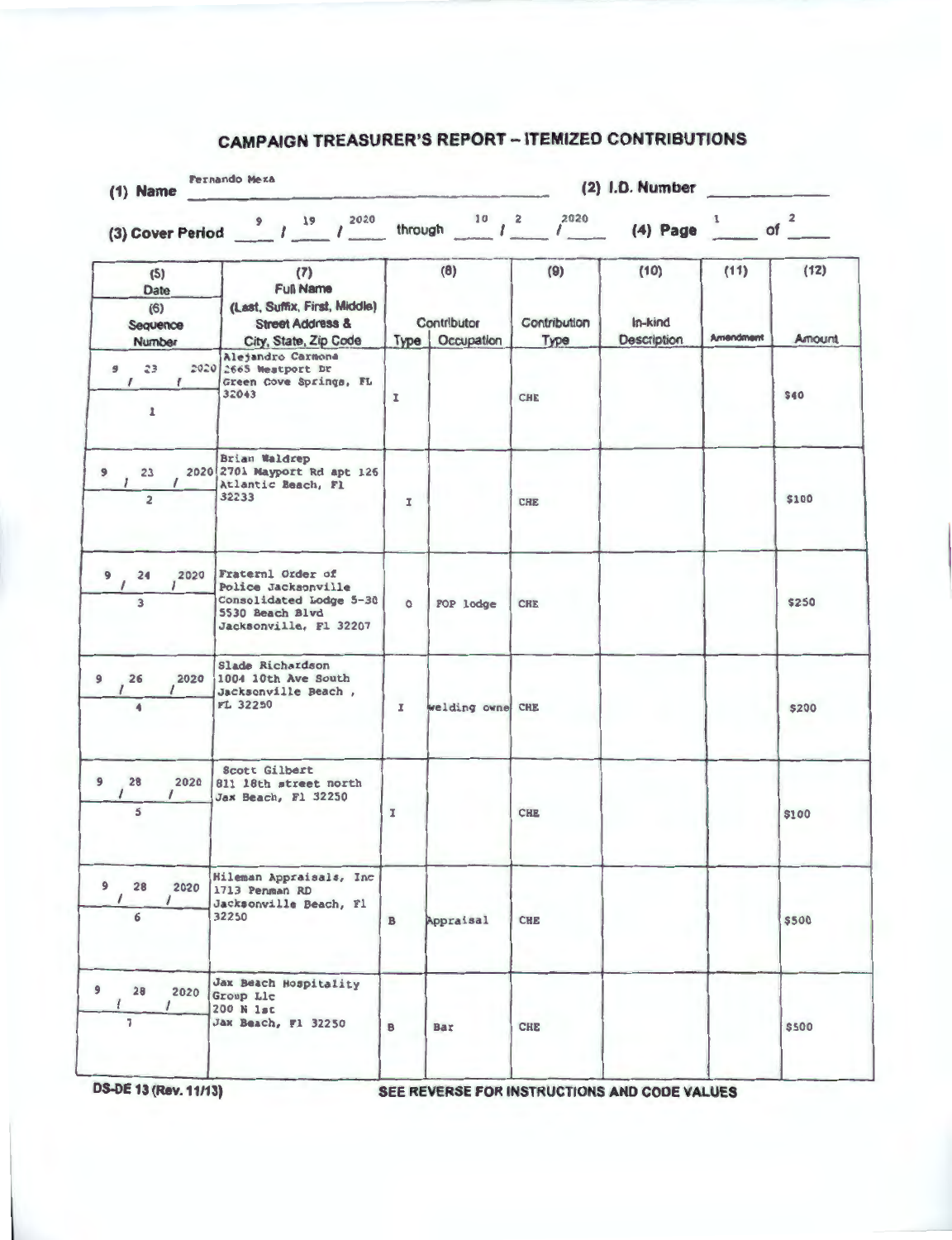| Fernando Meza<br>$(1)$ Name                         |                                                                                                                  |              |                                  | (2) I.D. Number               |                                       |                          |                |
|-----------------------------------------------------|------------------------------------------------------------------------------------------------------------------|--------------|----------------------------------|-------------------------------|---------------------------------------|--------------------------|----------------|
|                                                     | 2020<br>(3) Cover Period $\frac{9}{1.2}$ $\frac{19}{1.2}$ $\frac{2020}{1.2}$                                     |              |                                  | through $10$ $1^2$ $1^{2020}$ | $(4)$ Page                            | $\overline{2}$           | of $2$         |
| (5)<br>Date<br>(6)<br>Sequence<br>Number            | (7)<br><b>Full Name</b><br>(Last, Suffix, First, Middle)<br><b>Street Address &amp;</b><br>City, State, Zip Code | <b>Type</b>  | (8)<br>Contributor<br>Occupation | (9)<br>Contribution<br>Type   | (10)<br>In-kind<br><b>Description</b> | (11)<br><b>Amendment</b> | (12)<br>Amount |
| 2020<br>28<br>9<br>$\prime$<br>$\prime$<br>$\bf{8}$ | <b>Jax Paris LLC</b><br>3948 S 3rd st unit 373<br>Jax Beach, Fl 32250                                            | $\mathbf{B}$ | Restaurant                       | CHE                           |                                       |                          | \$500          |
| $9 \t28$<br>2020<br>$\overline{9}$                  | Works of Tab, LLC<br>333 North 1st street<br>suite 100<br>Jax Beach, F1 32250                                    | $\, {\bf B}$ | <b>BAR</b>                       | <b>CHE</b>                    |                                       |                          | \$500          |
| 9<br>28<br>10                                       | Sea Cake LLC<br>2020 P.O. Box Unit 373<br>3948 3rd st south<br>Jax Beach, Fl 32250                               | $\mathbf{B}$ | <b>RESTAURANT</b>                | CHE                           |                                       |                          | \$500          |
| 28<br>2020<br>11                                    | Words of B and L LLC<br>DBA Hoptinger Jax Beach<br>333 1st street north<br>#150<br>Jax Beach, Fl 32250           | в            | <b>BAR</b>                       | CHE                           |                                       |                          | \$500          |
| $1 \quad 1$                                         |                                                                                                                  |              |                                  |                               |                                       |                          |                |
|                                                     |                                                                                                                  |              |                                  |                               |                                       |                          |                |
|                                                     |                                                                                                                  |              |                                  |                               |                                       |                          |                |
| <b>DS-DE 13 (Rev. 11/13)</b>                        |                                                                                                                  |              |                                  |                               |                                       |                          |                |

## **CAMPAIGN TREASURER'S REPORT - ITEMIZED CONTRIBUTIONS**

SEE REVERSE FOR INSTRUCTIONS AND CODE VALUES